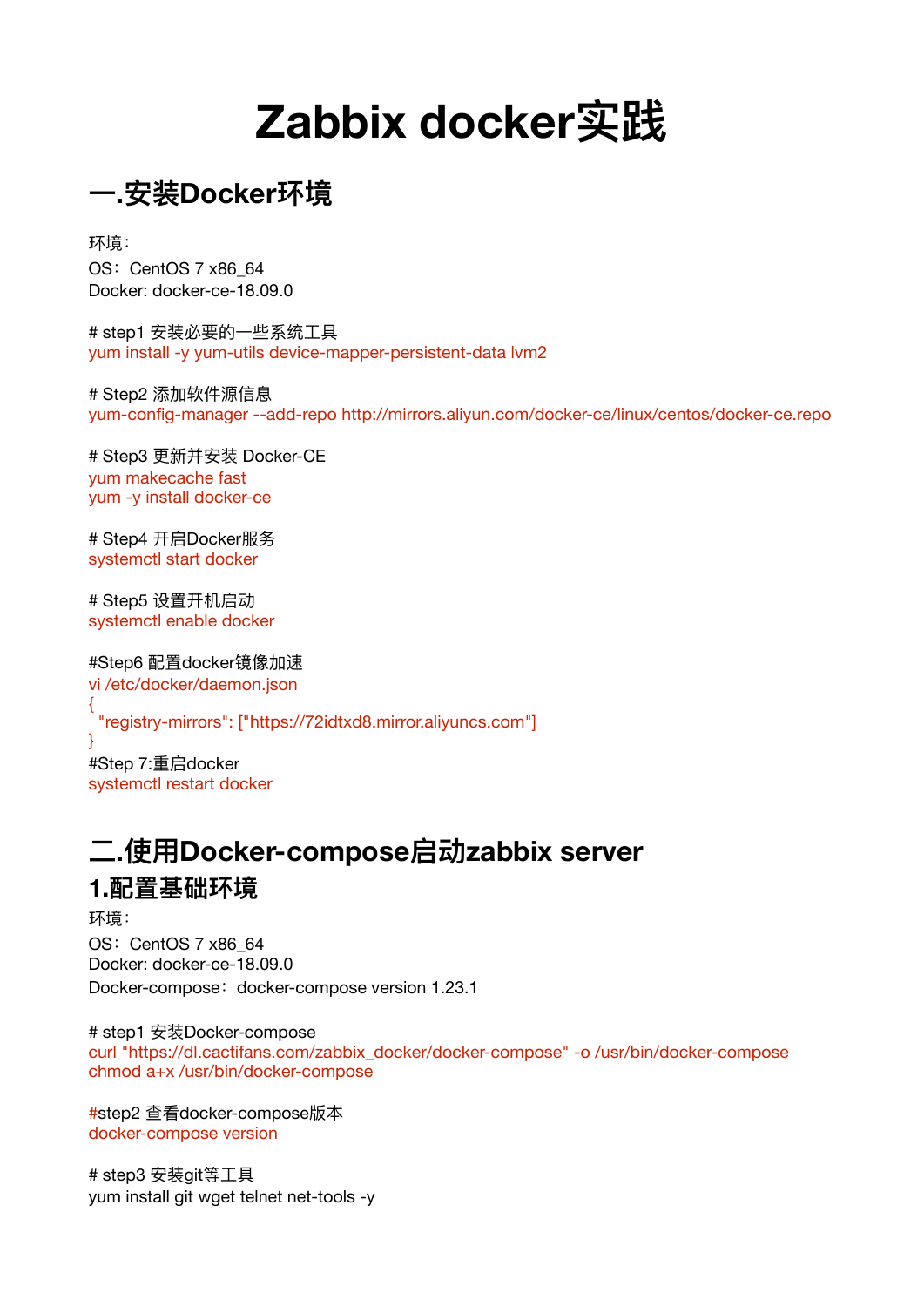```
# step4 下载zabbix docker仓库文件并切换到4.0
cd /opt
git clone https://github.com/zabbix/zabbix-docker.git
cd zabbix-docker/
git checkout 4.0
git branch
```
#### 或

cd /opt wget [https://dl.cactifans.com/zabbix\\_docker/zabbix-docker.tar.gz](https://dl.cactifans.com/zabbix_docker/zabbix-docker.tar.gz) tar zxvf zabbix-docker.tar.gz cd zabbix-docker/ git checkout 4.0 git branch **2.启动zabbix server** 

#step1 启动zabbix server组件

docker-compose -f docker-compose\_v3\_alpine\_mysql\_latest.yaml up -d

#step2 查看运行状态 docker-compose -f docker-compose\_v3\_alpine\_mysql\_latest.yaml ps

#### **3.修改web端⼝**

#step1 修改docker-compose\_v3\_alpine\_mysql\_latest.yaml文件 vi docker-compose\_v3\_alpine\_mysql\_latest.yaml zabbix-web-apache-mysql: image: zabbix/zabbix-web-apache-mysql:alpine-4.0-latest ports:

- "80:80" //修改为8812:80  $-$  "443:443"

#step2 停止zabbix server docker-compose -f docker-compose\_v3\_alpine\_mysql\_latest.yaml down

#step3 启动zabbix server docker-compose -f docker-compose\_v3\_alpine\_mysql\_latest.yaml up -d

### **4.修改时区**

#step1 修改.env\_web vi .env\_web # PHP\_TZ=Europe/Riga //修改为 PHP\_TZ=Asia/Shanghai

#step2 停止zabbix server docker-compose -f docker-compose\_v3\_alpine\_mysql\_latest.yaml down

#step3 启动zabbix server docker-compose -f docker-compose\_v3\_alpine\_mysql\_latest.yaml up -d

### **5.修改字体为中⽂**

#step1 修改配置文件zabbix-docker/web-apache-mysql/alpine/Dockerfile